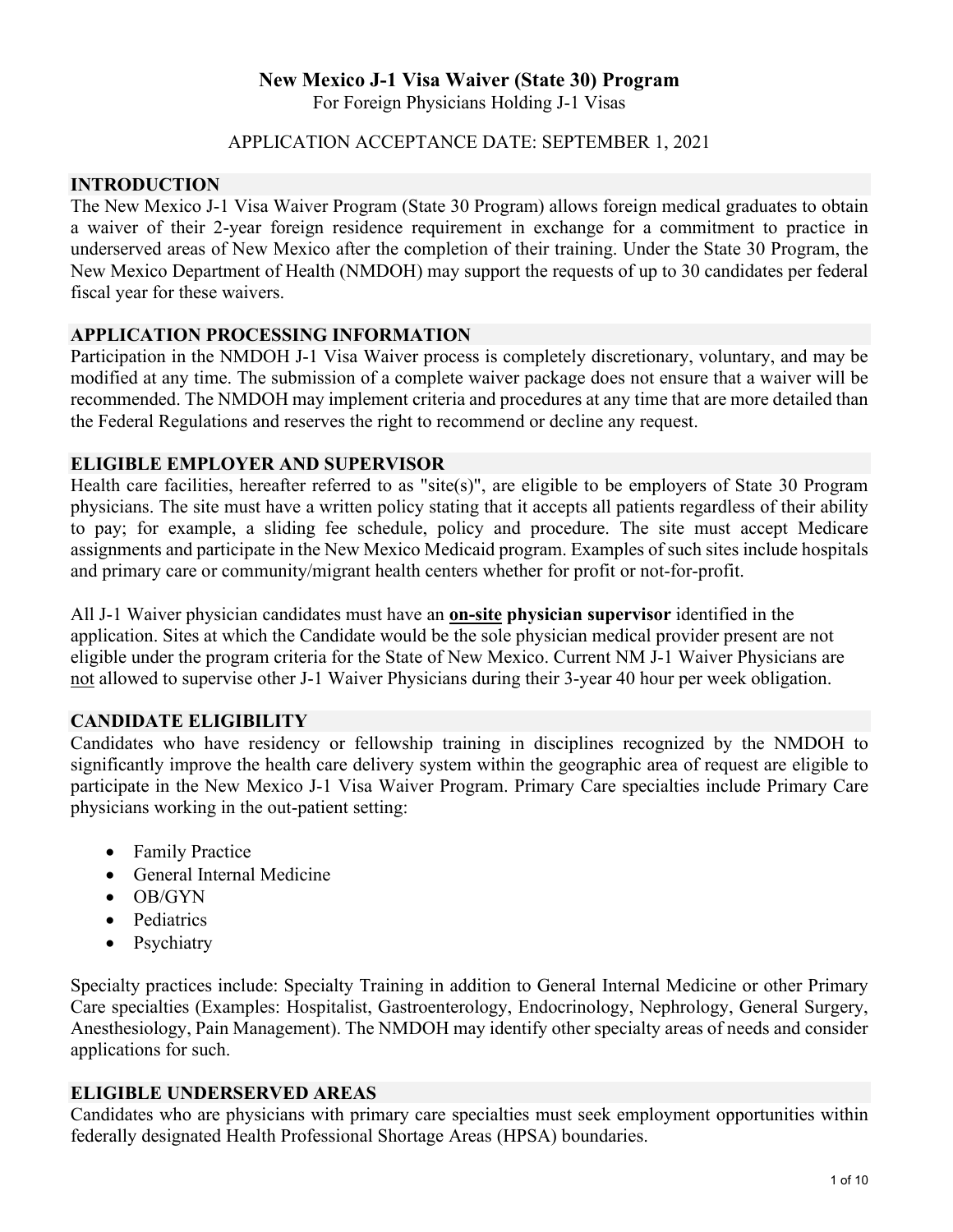Candidates who are board eligible or board certified in Specialty Practice must seek employment opportunities within federally designated Medically Underserved Areas/Populations (MUA/P). Candidates who have specialty training must demonstrate the need for that specialty in the area consistent with NMDOH identification of such need. Such Candidates must practice that specialty as their primary specialty.

Health care facilities that are Federally Qualified Health Centers (FQHC) are automatically eligible for State 30 Program placements regardless of location.

[New Mexico Requirement] The J-1 Candidate can only work at one practice location during their 3 year, 40 hour per week J-1 Waiver obligation (this does not refer to making rounds in a hospital).

## **NON-DESIGNATED UNDERSERVED AREAS**

The NMDOH is permitted to recommend up to 10 waiver requests each year for physicians located in nondesignated areas as long as they serve patient populations from designated medically underserved areas. Physicians must comply with all other Federal and State J-1 Visa Waiver Program requirements. **Physicians must provide direct patient services**. Teaching, research, or administrative positions are not eligible.

The practice location must provide a substantial amount of medical services to patients who reside in HPSAs or MUA/Ps. The facility must demonstrate that there is a significant shortage of specialty physicians and that there is an unmet need for this specialty among its patients.

## **APPLICATION ACCEPTANCE DATE**

The NMDOH will begin accepting new applications on September 1, 2021. Applications will be accepted continuously until all Waivers have been filled. New Mexico is a first come, first serve program.

### **ACCOUNTABILITY**

The NMDOH may monitor the obligated service of the J-1 Visa Waiver Physician by letter, survey, report, phone calls, e-mails or visits at any time during the required 3-year obligation period to confirm compliance with State of New Mexico and Federal Requirements. J-1 Visa Waiver Physicians will be asked to submit an Exit Survey after completing their 3-year obligation.

In addition, a **Certification of Arrival to Practice and Report Agreement Form** must be filed with the Program (see Attachment C). The certification form confirms that the Physician has arrived and is capable of fulfilling their service obligations as a Physician participating in the J-1 Visa Waiver Program.

## **APPLICATION COMPLETENESS**

It is a NMDOH requirement that NM J-1 Waiver Application(s) submittals are complete so they may be reviewed in a timely manner.

Application(s) with missing components will not be processed until all components are received. NMDOH staff will work with the applicant submitter to achieve completeness to continue the review process.

Waiver slots will not be reserved.

It is the responsibility of the application(s) submitter to assure completeness and conformity to Federal and State of New Mexico requirements.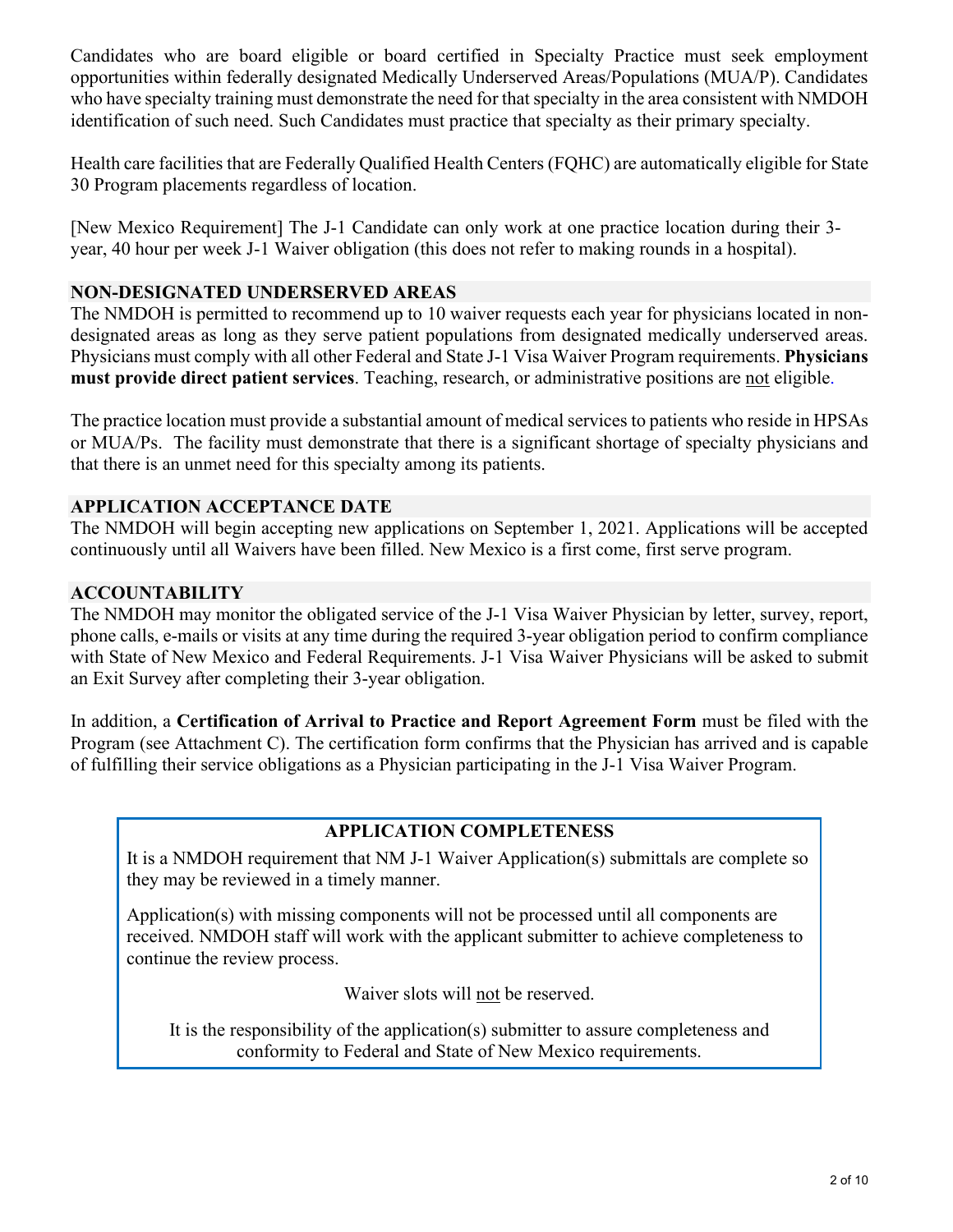## **WAIVER APPLICATION COMPONENTS**

All application components described below must be included in the order presented. Please use the following as a checklist, use page markers and indicate references (e.g., 1.A.).

## **STATE REQUIREMENTS**

#### **Provide in this order:**

- 1. A letter, with supporting attachments, from the Chief Executive Officer of the facility at which the Candidate will be employed to include:
	- A. A request that the NMDOH act as an interested government agency and recommend a waiver for the Candidate.
	- B. A description of the Candidate's qualifications, proposed responsibilities, schedule (e.g., hours per week, leave), and name of **on-site physician** supervisor.
	- C. A **narrative** describing how the proposed employment will satisfy unmet health care needs within the HPSA or MUA/P, as well as, describing how the Candidate will:
		- $\Box$  Improve the delivery of local health care services;
		- $\Box$  Impact the local health care system, and whether the continuation of that system would otherwise be threatened without placement of the candidate; and
		- $\Box$  Enhance the local health care system's ability to meet the needs of the entire community, including elderly, underserved and low-income populations.

**For a non-designated area**, this narrative **must also include** that the candidate:  $\Box$  Will provide direct patient services full-time. Will serve residents from designated HPSA or MUA/P service areas.

D. A **narrative** assuring that the facility or practice accepts Medicare, Medicaid eligible patients and medically indigent patients, regardless of their ability to pay, and assuring that the Candidate accepts Medicare assignments and participates in the Medicaid program. This must include:

**Percentages** of enrolled Medicaid and Medicare for the area or facility.

- (ex: 70% Medicaid, 20% Medicare, 10% Private payer)
- $\Box$  A copy of the practice site's written policy.

**For a non-designated area**, this narrative **must also include** that the eligible facility:

 $\Box$  Provides a substantial amount of medical services to patients who reside in geographic areas designated HPSAs or MUA/Ps.

 $\Box$  Is in an area of significant shortage for the medical specialty to be practiced by the Candidate physician.

 $\Box$  Will serve an unmet need of the patients from designated and non-designated areas.

- E. A **narrative** describing the recruitment efforts undertaken specific to the eligible site. It must be **clearly demonstrated and stated** that extensive efforts to recruit a suitable U.S. physician were not successful. Recruitment efforts must be for **at least 6 months or longer prior** to submitting the application. This must include:
	- Copies of **site-specific** recruitment advertising (not general advertising). Posts to message and/or job boards are insufficient.
	- $\Box$  Copies of agreements with placement services, etc. Internet searches are insufficient.
	- $\Box$  Practice site's long-range plans/outline for retention of the physician beyond the 3-year obligation.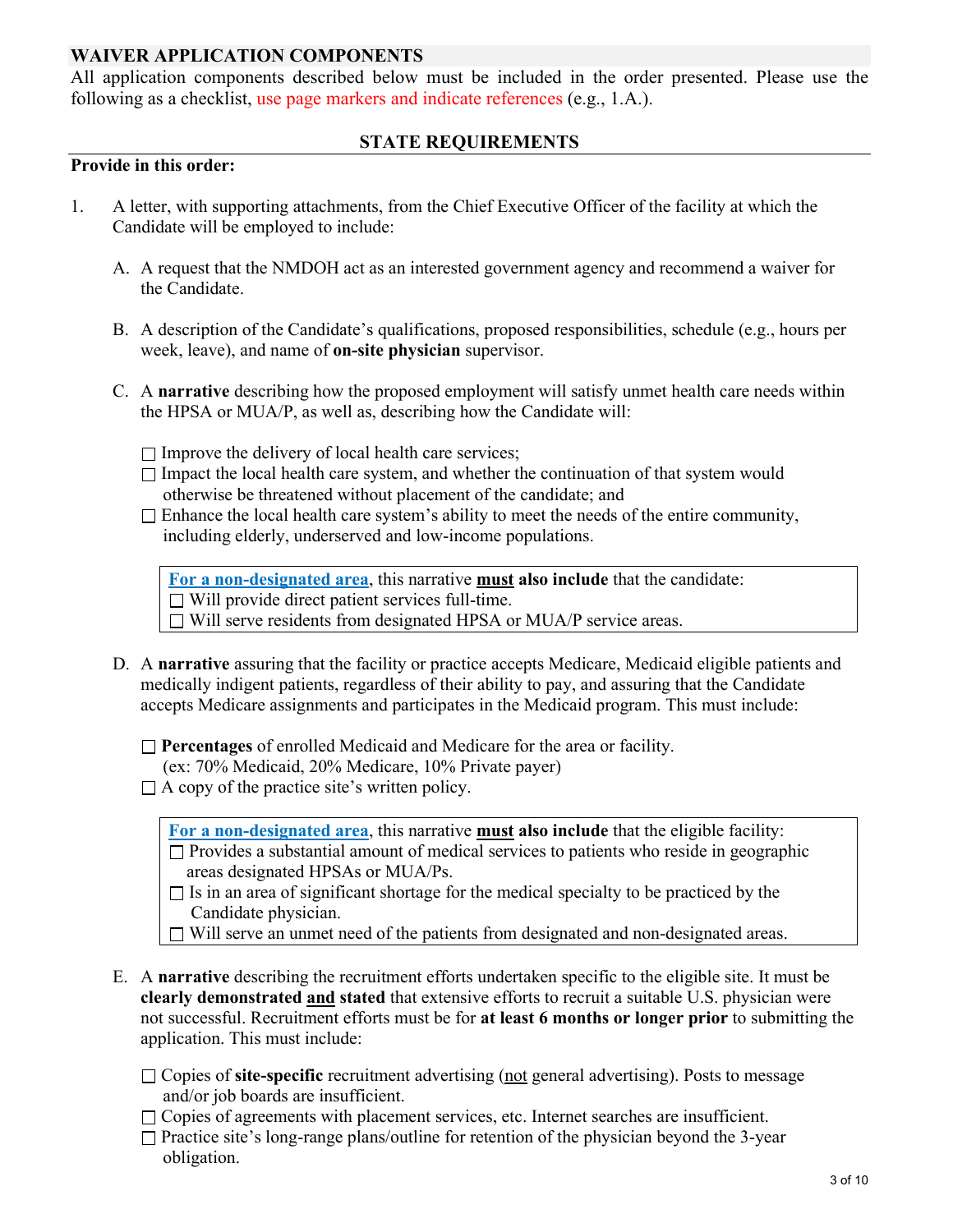- F. A **narrative** describing the extent of support from local medical professionals and major health facilities for placement of the Candidate.
- G. A **narrative** describing the nature and extent of medical services available at the facility.
- H. A list of practicing physicians with the same specialty as the State 30 Program Candidate in the HPSA or MUA/P service area.
- 2. Attachment C: Certification of Arrival to Practice and Report Agreement to be filled out with the Candidate's name, supervisor's name, and location of medical practice.
- 3. At least three (3) letters **of community support** that indicate a need for the physician in the area. Letters from community members, such as a city official, local health department, school board members, realtor, etc. within the HPSA or MUA/P are strongly encouraged.

The letters of support **must** state:  $\Box$  Willingness to accept the Candidate  $\Box$  This is a stable practice opportunity for a 3-year minimum duration

Form letters are not accepted. Letters from people residing outside of the community are not acceptable.

- 4. At least three (3) letters of recommendation from individuals with personal knowledge of the Candidate's ability.
- 5. Copy of a current New Mexico Medical License or confirmation that the State of New Mexico Medical License application process has been initiated.
- 6. Copy of a current photo of the Candidate.
- 7. Pre-paid envelope addressed to:

U.S. Department of State CA/VO/DO/W 600 19th Street, NW SA-17,  $11<sup>th</sup>$  Floor Washington, DC 20522-1707

Please ensure that envelope can properly fit Candidate's application packet for mailing.

## **FEDERAL REQUIREMENTS**

### **Provide in this order:**

- 8. Copies of all IAP-66/DS-2019 Forms "Certificate of Eligibility for Exchange Visitor (J-1) Status" for the Candidate, CBCIS forms I-94 for the candidate and spouse, if appropriate.
- 9. Proof of **passage** of USMLEs Steps 1, 2, and 3; and ECFMG Certifications.
- 10. An affirmation by the Candidate and the employing site documenting that the Candidate has language competency consistent with the community to be served.
- 11. Tracking number issued by the U.S. Department of State on each page in the lower right corner.
- 12. Copy of the Candidate's current Curriculum Vitae.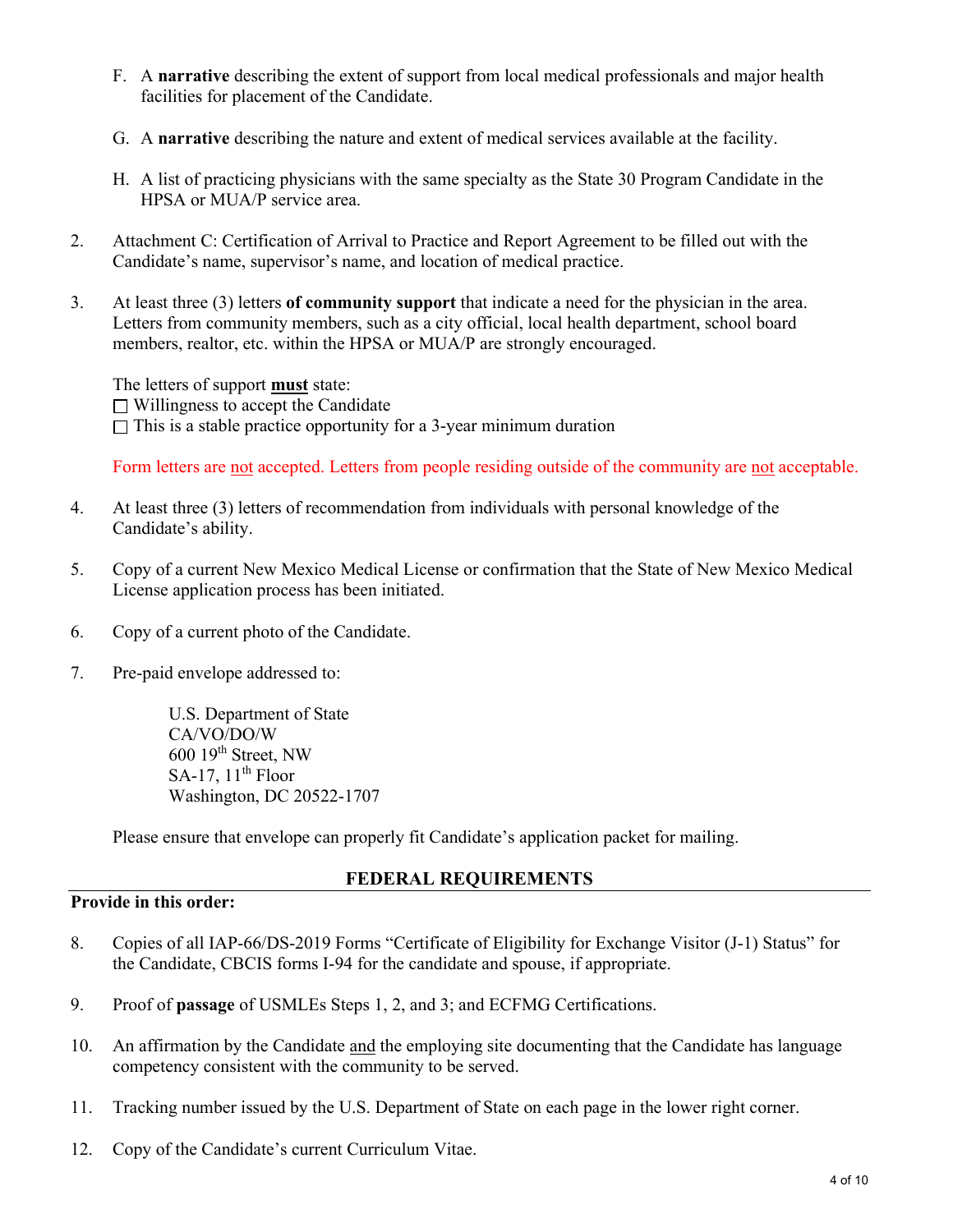- 13. Attachment A: Candidate Data Sheet to be completed by the Candidate.
- 14. Attachment B: State 30 Waiver Procedure Affidavit and Agreement to be signed and notarized.
- 15. Evidence that the practice site address is in the HPSA or MUA/P service area in the form of a printout from the federal website. Refer to "Find Shortage Area by Address": <https://data.hrsa.gov/tools/shortage-area/by-address>
- 16. Copy of the signed employment contract. The **contract must clearly state and specify**, or be amended, to meet the following requirements:
	- A. Physician to work no less than three years at the stated practice site.
	- B. Physician to practice medicine a minimum of 40 hours per week at the stated practice site.
	- C. Physician to begin employment at the stated practice site within 90 days of receiving a waiver.
	- D. Physician will receive a guaranteed annual base salary during their J-1 Waiver obligation. This annual base salary cannot decrease during their J-1 Waiver obligation, and annual base salary must be appropriate for the type of discipline and location of the Candidate. (New Mexico requirement)
	- E. In the event of Candidate default, the physician's monetary penalty to the employing site can be any amount, but not exceeding \$250,000.
	- F. May not contain non-compete clause(s) or their equivalents. (New Mexico requirement)
	- G. The street address of the practice location where the Candidate will be located during their J-1 Waiver obligation. (New Mexico requirement)
- 17. Letter of Assurance that all contract requirements (16. A. B. C. D. E. F. and G.) have been incorporated within the employment contract between the J-1 Waiver Physician candidate and the employer. The Letter of Assurance must be signed by both the J-1 Waiver Physician candidate and the employer.
- 18. Letter of Assurance that the name of the Employer as specified in the J-1 Waiver Physician Application will be the same on all payments to the J-1 Waiver Physician during their obligation.

Submit waiver request with one (1) original and one (1) copy of the entire application package to:

Jasmin Hendrickson, Program Coordinator J-1 Visa Waiver Program Office of Primary Care and Rural Health 5301 Central Ave. NE, Suite 800 Albuquerque, New Mexico 87108-1531

Britt Levine 06/29/21

Approved Date **Britt Levine, Bureau Chief Population and Community Health Bureau New Mexico Department of Health**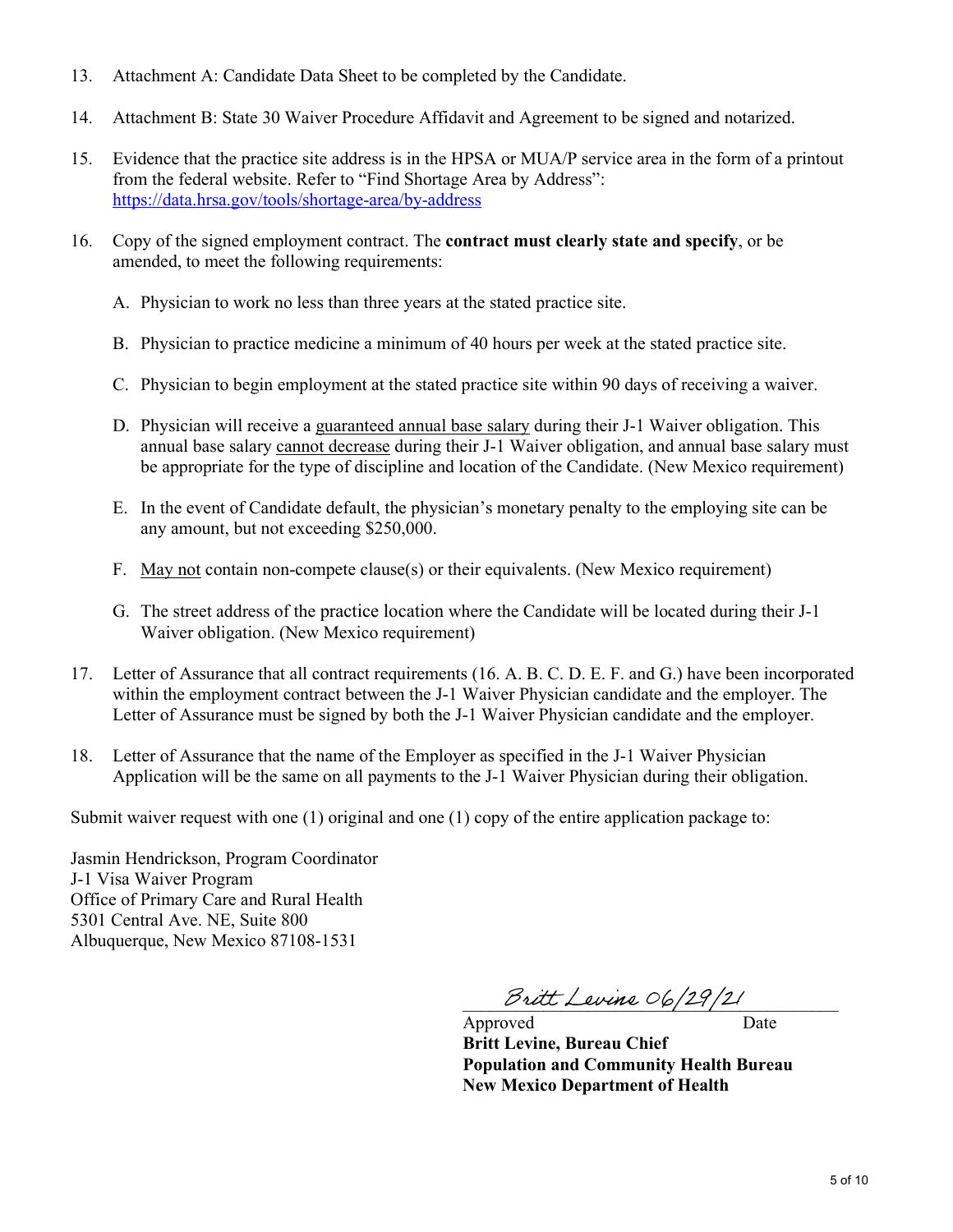# **ATTACHMENTS**

Please provide the attachments in this order. You may use additional pages to fully respond to questions. Please reference the attachments (for example Attachment A. 9.)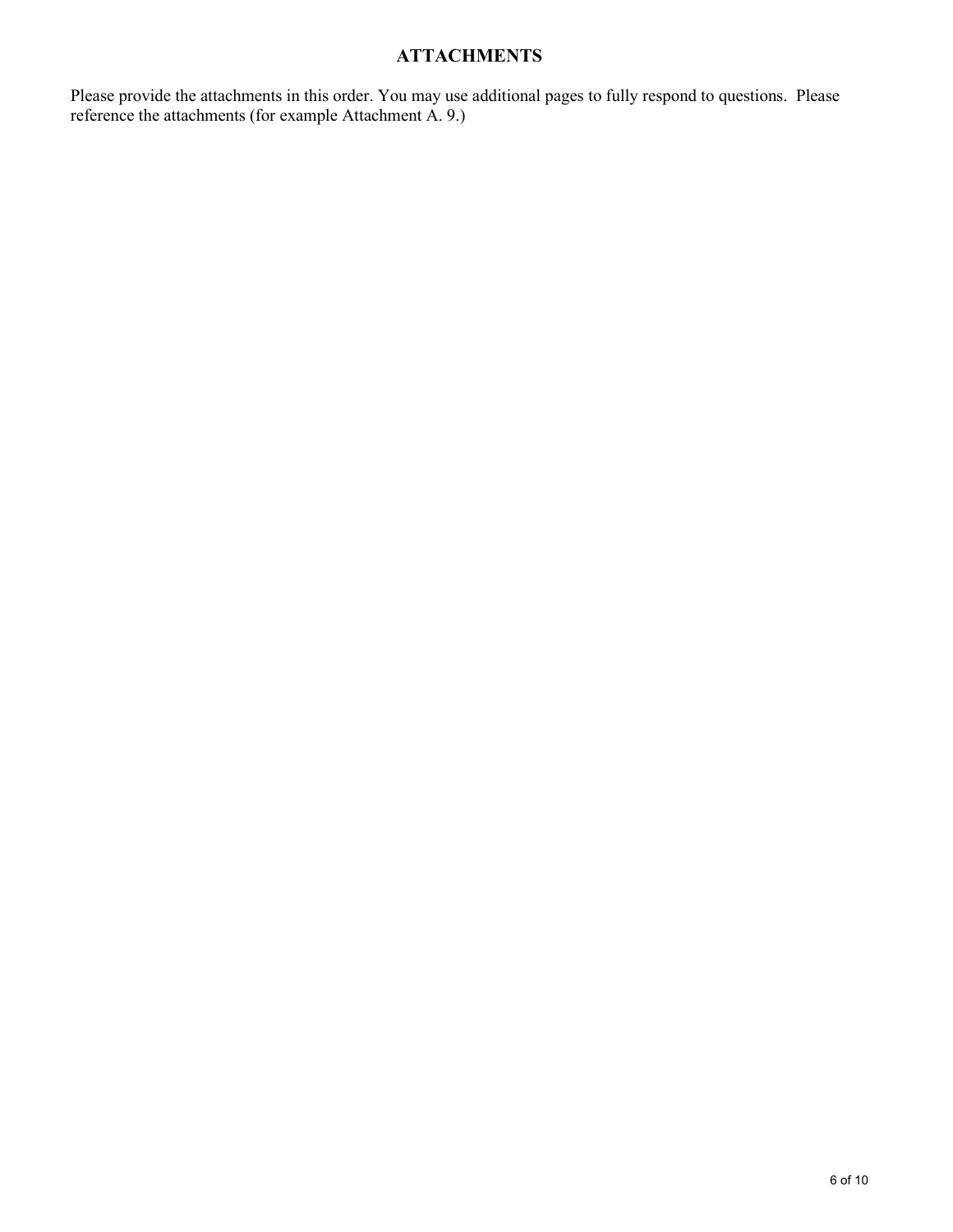## ATTACHMENT A

## **Candidate Data Sheet to be filled out at time of application Type or clearly print your answers**

| 1.  | Full Name (as appears on passport):                                                                                                                                                                             |                                                                                                   |  |  |  |
|-----|-----------------------------------------------------------------------------------------------------------------------------------------------------------------------------------------------------------------|---------------------------------------------------------------------------------------------------|--|--|--|
| 2.  |                                                                                                                                                                                                                 | Date of Birth: Country of Birth (City, Country):                                                  |  |  |  |
| 3.  |                                                                                                                                                                                                                 |                                                                                                   |  |  |  |
| 4.  |                                                                                                                                                                                                                 |                                                                                                   |  |  |  |
|     | Current address (to send correspondence) and immigration district:                                                                                                                                              |                                                                                                   |  |  |  |
| 5.  |                                                                                                                                                                                                                 | Home phone #: $\qquad \qquad$ Business phone #:                                                   |  |  |  |
|     |                                                                                                                                                                                                                 |                                                                                                   |  |  |  |
| 6.  | List the exchange-visitor programs in which you participated in this application. Provide the<br>program number and include field of specialization.                                                            |                                                                                                   |  |  |  |
| 7.  |                                                                                                                                                                                                                 |                                                                                                   |  |  |  |
| 8.  | If your exchange-visitor program includes U.S. government funds, funds from your own<br>government or from an international organization, please give a full description of the<br>funding in this application. |                                                                                                   |  |  |  |
| 9.  | If your spouse has applied for a waiver, please include information about his/her case in this<br>application (name, date of birth, country of birth and case number).                                          |                                                                                                   |  |  |  |
| 10. | Does this application include any J-2 dependents? Please include information about these<br>dependents in this application (name, date of birth, country of birth and relationship).                            |                                                                                                   |  |  |  |
| 11. | Please include copies of all IAP-66/DS-2019s issued during your stay in this country.                                                                                                                           |                                                                                                   |  |  |  |
| 12. | HPSA and/or MUA/P number and location:                                                                                                                                                                          |                                                                                                   |  |  |  |
|     | 13. Attorney/Preparer of Application:                                                                                                                                                                           |                                                                                                   |  |  |  |
|     | Address:<br><u> 1989 - Johann Stoff, deutscher Stoff, der Stoff, der Stoff, der Stoff, der Stoff, der Stoff, der Stoff, der S</u>                                                                               |                                                                                                   |  |  |  |
|     | Phone #:                                                                                                                                                                                                        | $\frac{1}{2}$ Fax #:                                                                              |  |  |  |
|     | E-mail:                                                                                                                                                                                                         |                                                                                                   |  |  |  |
|     |                                                                                                                                                                                                                 | are used and undergroup al all the questions ast fouth in this equilization and the engrue I have |  |  |  |

**I certify that I have read and understood all the questions set forth in this application and the answers I have furnished are true and correct to the best of my knowledge and belief. I understand that any false or misleading statement may result in the refusal of a waiver recommendation.**

**\_\_\_\_\_\_\_\_\_\_\_\_\_\_\_\_\_\_\_\_\_\_\_\_\_\_\_\_\_\_ \_\_\_\_\_\_\_\_\_\_\_\_\_\_\_\_\_\_\_\_\_\_\_\_\_**

Physician Candidate Signature Date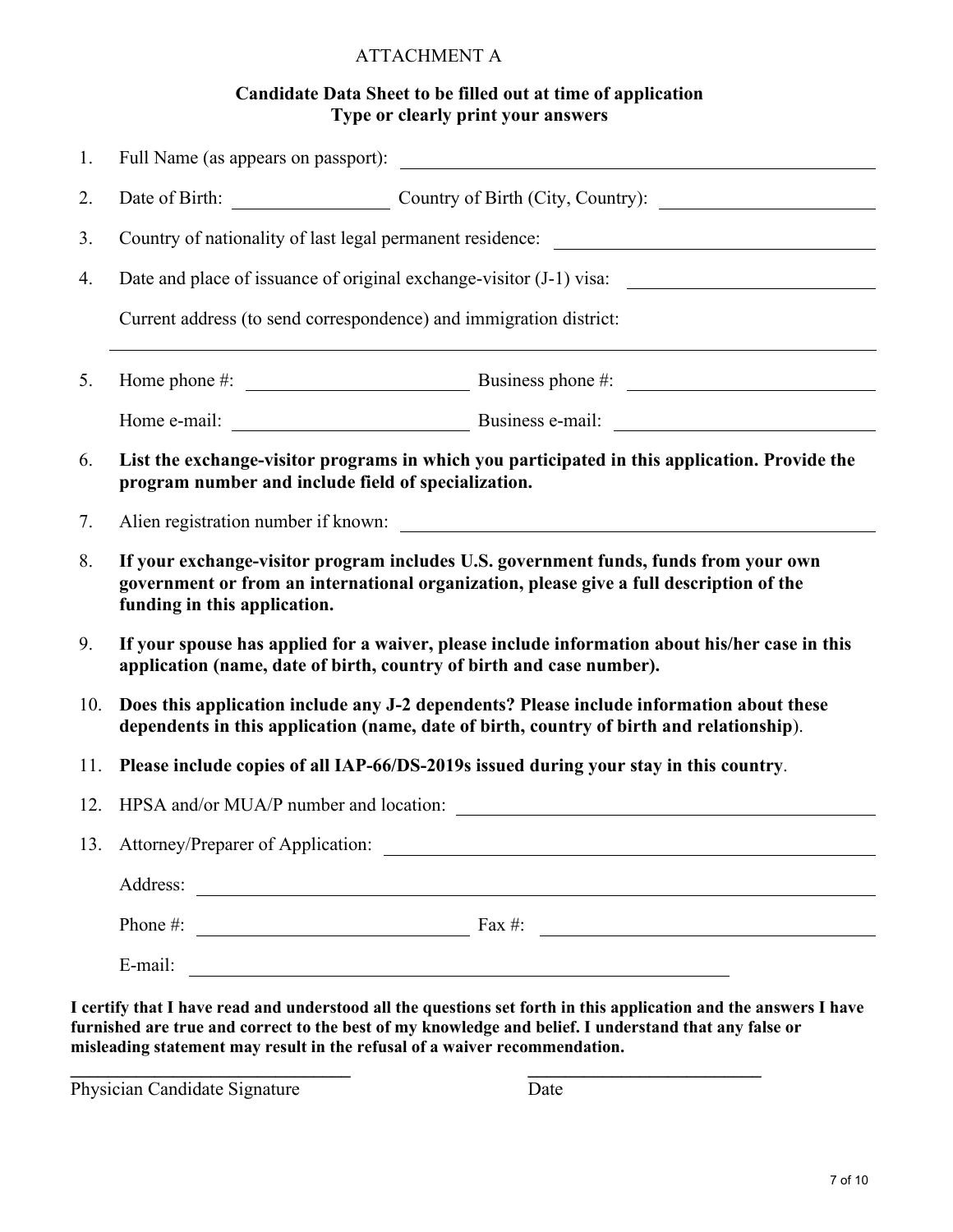## ATTACHMENT B

## **STATE 30 WAIVER PROCEDURE AFFIDAVIT AND AGREEMENT**

I<br>I shappen being duly sworn, hereby request the New Mexico Department of Health (NMDOH) to review my application for the purpose of recommending waiver of the foreign residency requirement set forth in my J-1 Visa, pursuant to the terms and conditions as follows:

I understand and acknowledge that the review of this request is discretionary and that in the event a decision is made not to grant my request, I hold harmless the State of New Mexico, the NMDOH, any and all State of New Mexico employees, agents and assigns from any action or lack of action made in connection with this request.

I further understand and acknowledge that the entire basis for the consideration of my request is the NMDOH's discretion to improve the availability of primary health care or specialty care in medically underserved areas.

I understand and agree that in consideration for a waiver, which eventually may or may not be granted, I shall render primary medical services to patients, including the indigent, for a minimum of forty (40) hours per week within a federally designated Health Professional Shortage Areas (HPSA) or Medically Underserved Area/Population (MUA/P). Such service shall commence no later than 90 days after I receive notification of approval by both the U.S. Citizenship and Immigration Services (USCIS) and the U.S. Department of Labor and shall continue for a period of at least three (3) years.

I agree to incorporate all the terms of this "State 30 Waiver Procedure Affidavit and Agreement" into any and all employment agreements I enter pursuant to paragraph 4 (above).

I understand and agree that I will comply with all State of New Mexico and United States Federal Tax Laws and Requirements.

I further agree that any employment agreement I enter pursuant to paragraph 4 (above) not contain any provision which modifies or amends any of these terms of this "State 30 Waiver Procedure Affidavit and Agreement".

I understand and agree that my primary medical care services rendered pursuant to paragraph 4 (above) shall be in a Medicare and Medicaid certified site which has an open, non-discriminatory admissions policy and that will accept medically indigent patients.

I have read and fully understand the "J-1 Waiver State 30 Request Procedure", a copy of which is attached hereto and is specifically incorporated by reference.

I expressly understand that the U.S. Citizenship and Immigration Services must ultimately approve this waiver, and I agree to provide written notification of the specific location and nature of my practice to the NMDOH at the time that I commence rendering services and on a periodic basis to the NMDOH thereafter.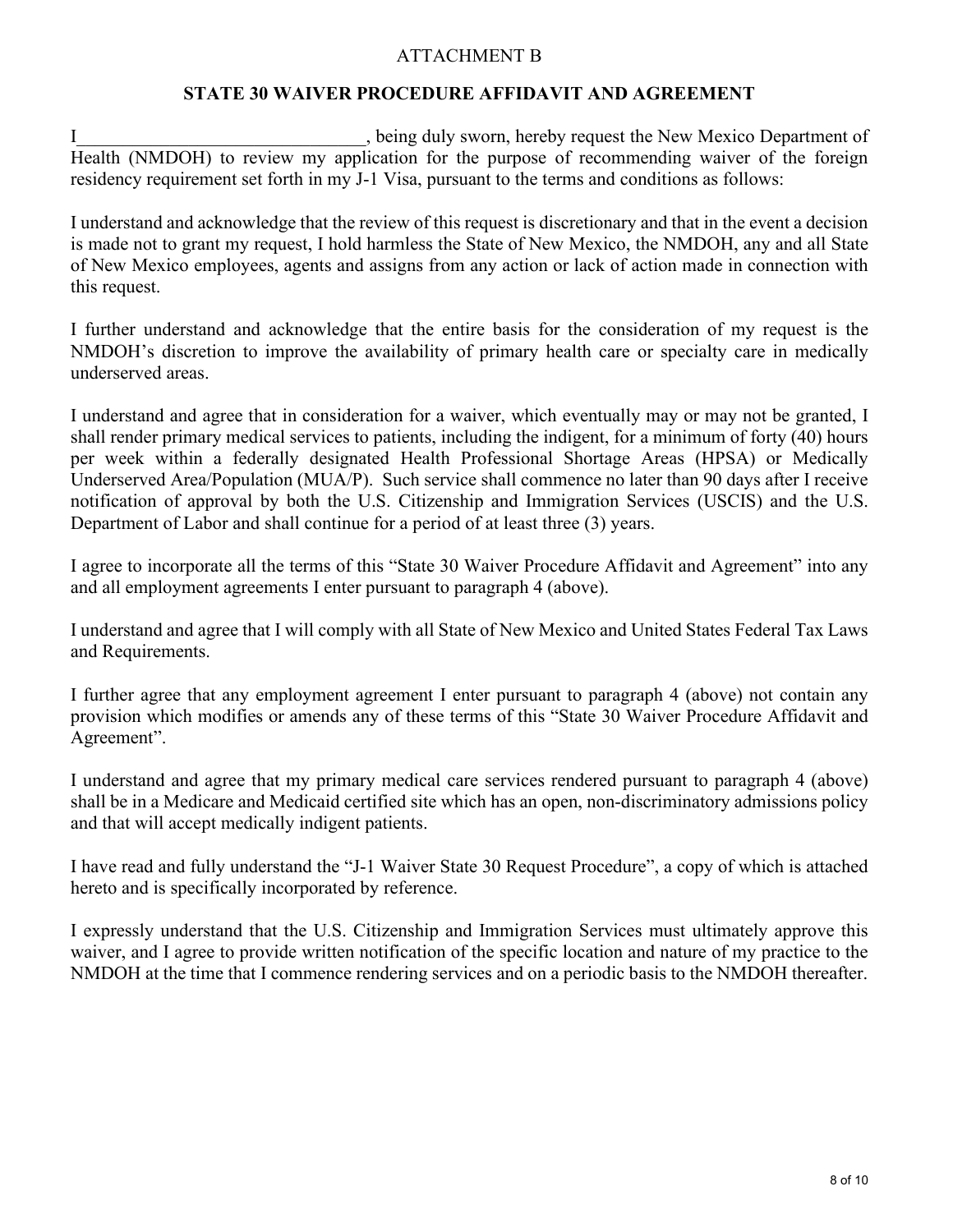## **State 30 Waiver Procedure Affidavit and Agreement**

## **Continuation**

I understand and acknowledge that if I willfully fail to comply with the terms of this "State 30" Waiver Procedure Affidavit and Agreement" the NMDOH will notify U.S. Citizenship and Immigration Services. Additionally, any and all other measures available to the NMDOH will be taken in the event of noncompliance.

I declare under the penalties of perjury that the foregoing is true and correct.

Signature

 $\mathcal{L}_\mathcal{L}$  , which is a substitution of the state of the state of the state of the state of the state of the state of the state of the state of the state of the state of the state of the state of the state of the stat

**Subscribed and sworn to me before**

**this \_\_\_\_\_\_ day of \_\_\_\_\_\_\_\_\_\_\_\_\_\_\_, \_\_\_\_\_\_.**

**\_\_\_\_\_\_\_\_\_\_\_\_\_\_\_\_\_\_\_\_\_\_\_\_\_\_\_\_\_\_\_\_\_\_\_\_\_\_**

**Notary Public**